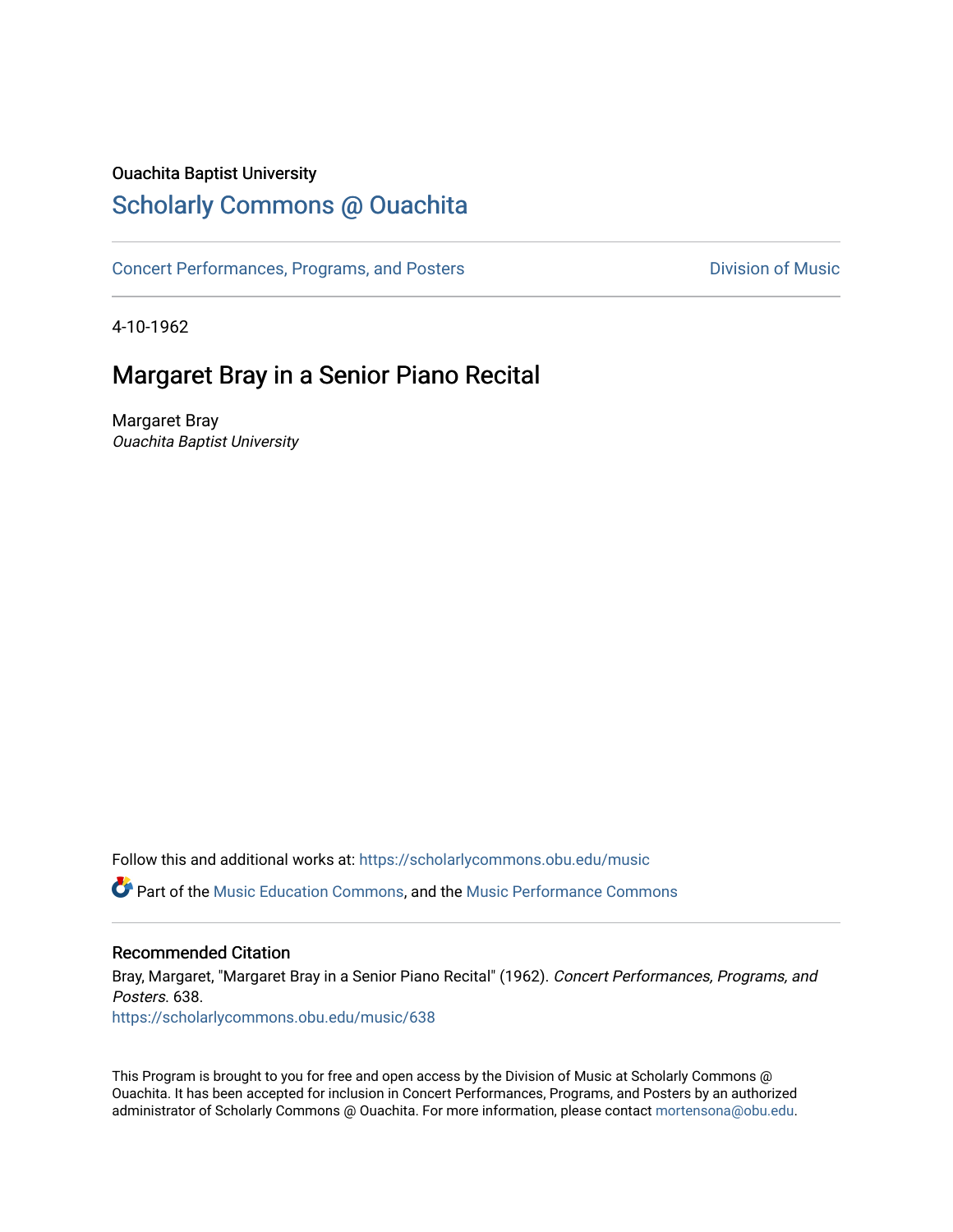Division of Fine Arts Ouachita Baptist College

 $\mathbb{P} \cup \mathbb{P} = \mathbb{P} \cup \mathbb{P}$ 

presents

#### MARGARET BRAY

pupil of Miss Virginia Queen in Senior Recital

April 10, 1962 - 8:00 P.M. Mitchell Auditorium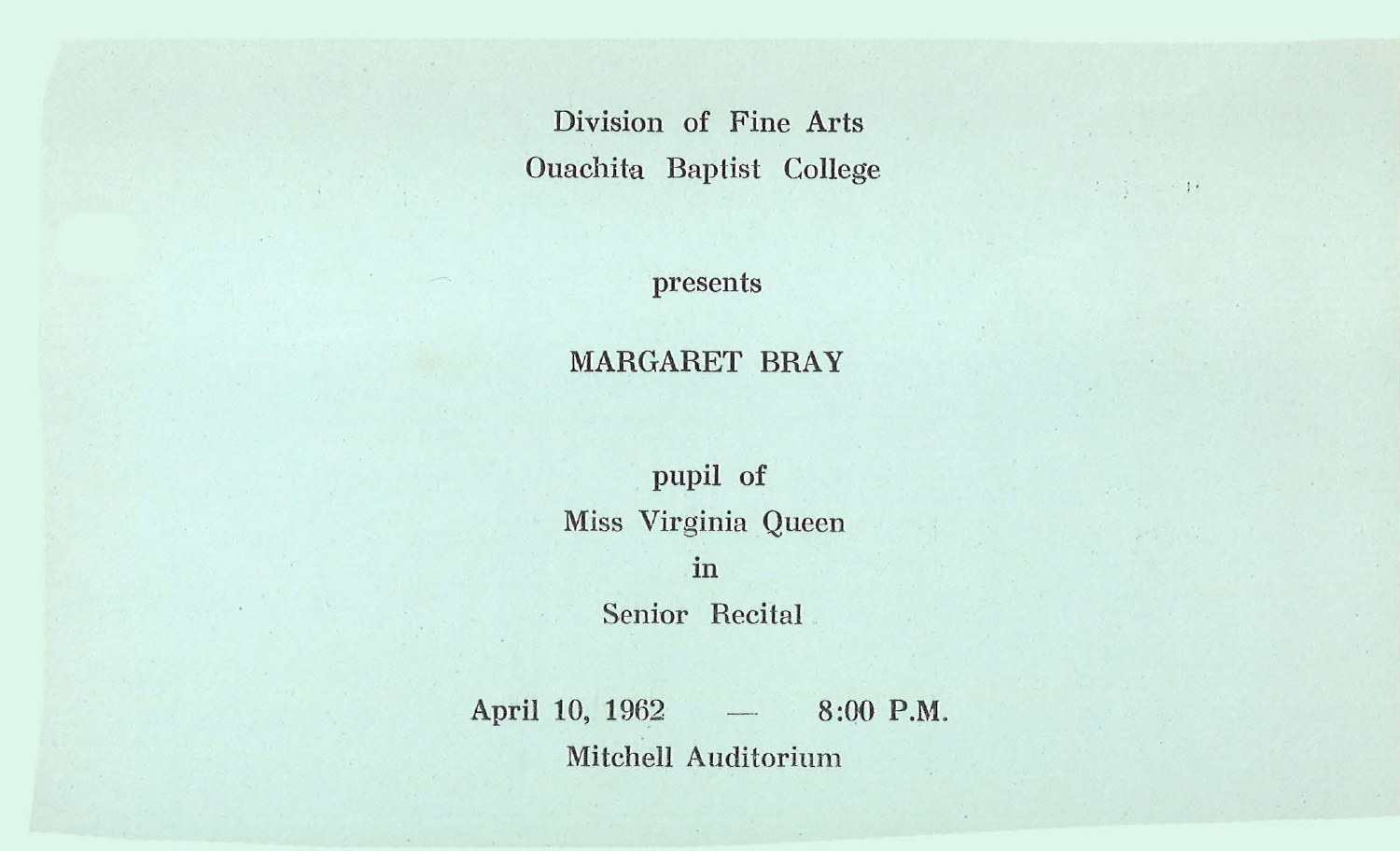#### PROGRAM

on before

French Suite IV Allemande Sarabande Menuet Gavotte Bach

Sonata, Op. 79 ----------------------------------------------------------------------- ----------- Beethove.Q. Presto alia tedesca Andante Vivace

 $-0$ 

 $-0$ ---

Prelude, Op. 28, No. 17 ----------------------------- \_\_\_\_\_\_\_\_\_\_\_\_\_\_\_\_\_\_\_\_\_\_\_\_\_\_\_ \_\_\_\_ \_\_ -------- Chopin Barcarolle in G Minor \_\_ \_ \_ \_\_\_\_\_\_\_\_\_\_\_\_ \_\_ \_\_\_ \_ \_\_\_\_\_\_\_\_\_\_\_\_ \_\_\_\_\_\_\_\_\_\_ \_\_\_\_\_\_\_ \_\_ Rachmaninoff lntE>rmezzo from "Goyescas" ----------------------------------------· \_\_ \_ \_\_\_ \_ \_\_\_\_\_\_ Granados

---------~0--------

Concerto, Op. 50, No. 3 ----------------------------------------------- \_\_ \_ \_\_ \_ Kabalevsky Allegro Molto Orchestral parts played by Miss Queen on second piano.